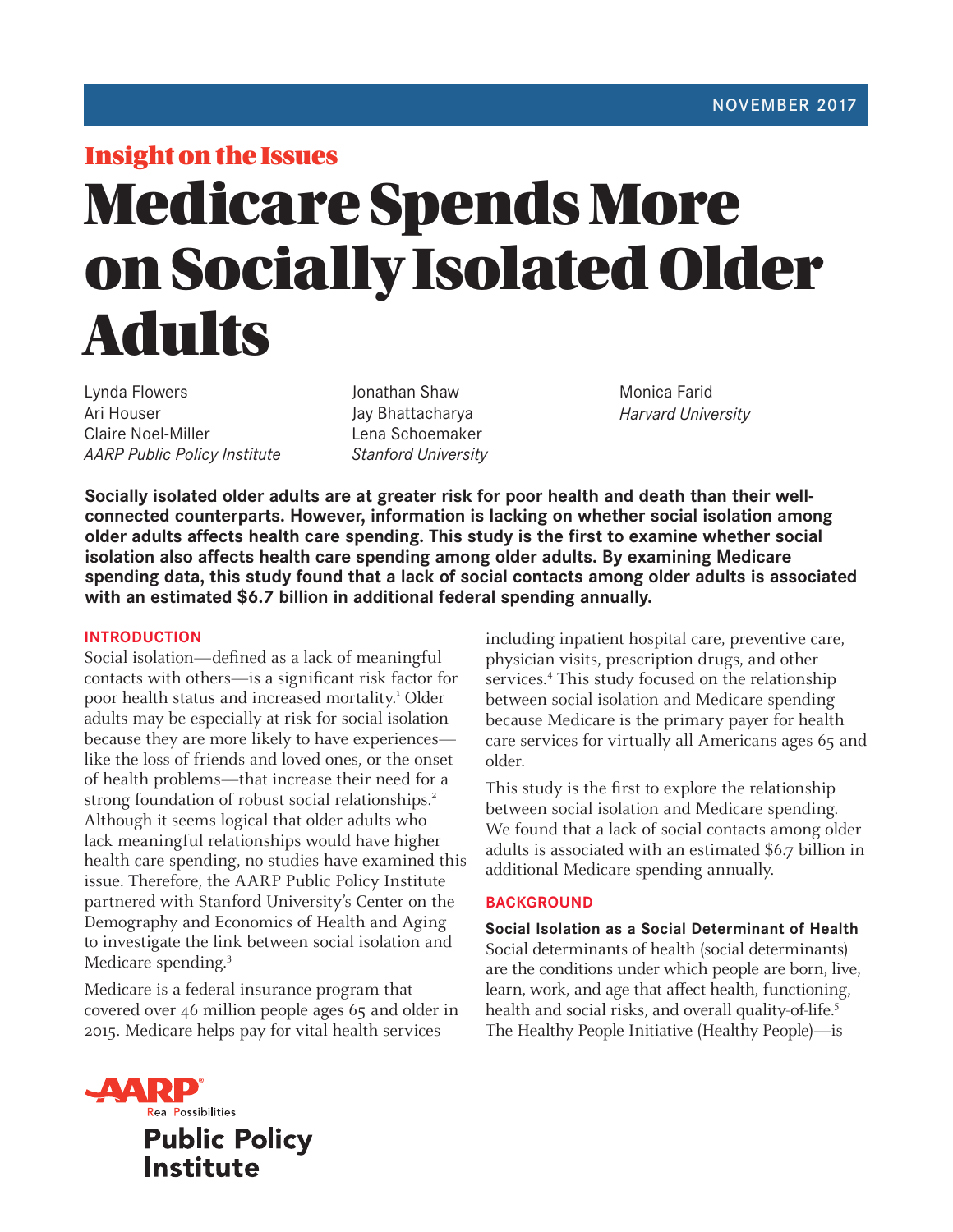a set of national health goals and objectives with 10-year targets established by the U.S. Department of Health and Human Services in collaboration with multiple stakeholders. Healthy People tracks and measures progress towards specific health goals that have the potential to improve the health of all Americans —including measures that help track progress towards addressing social determinants of health.<sup>6</sup> However, the determinants of health measures do not include the quantity or quality of an individual's social contacts.7 In short, Healthy People does not capture data on social isolation.

Addressing social determinants of health is a primary approach to achieving health equity between and within social groups.<sup>8</sup> Health equity is achieved when social position and other socially determined circumstances are no longer a barrier to reaching one's full potential, including optimal wellbeing.<sup>9</sup> Because social isolation is a clear risk factor for illness and death, drawing attention to it as a social determinant should create incentive for policy makers and public health officials to place more emphasis on population-based surveillance and the development of evidence-based interventions. These activities could prolong life and reduce the burden of illness and health spending.

## **Social Isolation among Older Adults**

A focus on older adults and social isolation is appropriate because people may become more isolated as they age.10 Loss of social contacts due to retirement, loss of loved ones and friends, and declining health may account for the effects of aging on diminished social connectedness.<sup>11</sup> Increased frailty<sup>12</sup> and disability<sup>13</sup> may also play a role in age-related social isolation. Poor health may lead to older adults' isolation, or they may be isolated first, which contributes to their poor health outcomes. Both causal pathways may be present. From policy and public health perspectives, however, this distinction may not matter because interventions would be similar in either case. This paper does not attempt to demonstrate causation, although it identifies potential pathways for further investigation.

Social relationships—both quantity and quality affect mental health, health behavior, physical

health, and mortality risk. Sociologists have played a central role in establishing the link between social relationships and health outcomes, identifying explanations for this link, and discovering social variation (e.g., by gender and race) at the population level. Studies show that social relationships have short- and long-term effects on health, for better and for worse, and that these effects emerge in childhood and cascade throughout life to foster cumulative advantage or disadvantage in health. This article describes key research themes in the study of social relationships and health, and it highlights policy implications suggested by this research.

## **METHODOLOGY**

For this study, we pooled three years of data  $(2006)^{14}$ 2008, and 2010) on social isolation from the Health and Retirement Study (HRS)—a biennial nationally representative longitudinal survey of Americans ages 50 and older.<sup>15</sup> We linked data from each HRS year to beneficiary summary claims files containing Medicare spending for health care services that respondents received after their interview and up to December 31, 2012. The study sample included adults ages 65 and older who lived in the community at the time of the HRS survey, $16$  were continuously enrolled in fee-for-service Medicare Parts A or B during the study period, and survived at least one year after their initial interview. We included Medicare beneficiaries regardless of whether they also had secondary health insurance (e.g., Medicaid, Medigap, employer-sponsored insurance). The final sample consisted of 5,270 individuals, for whom we had at least one year and a maximum of seven years of Medicare spending data. We estimated a generalized linear regression model to determine whether socially isolated feefor-service Medicare beneficiaries generate more Medicare spending under Parts A and B combined than those with more typical levels of social contact. Medicare spending for drugs under Part D was not available. Our model controlled for many variables known to influence Medicare spending and that could also be associated with social isolation, including the enrollees' health and functional status, region of residence, socioeconomic status, demographic characteristics, Medicaid coverage status, and living arrangement—all measured at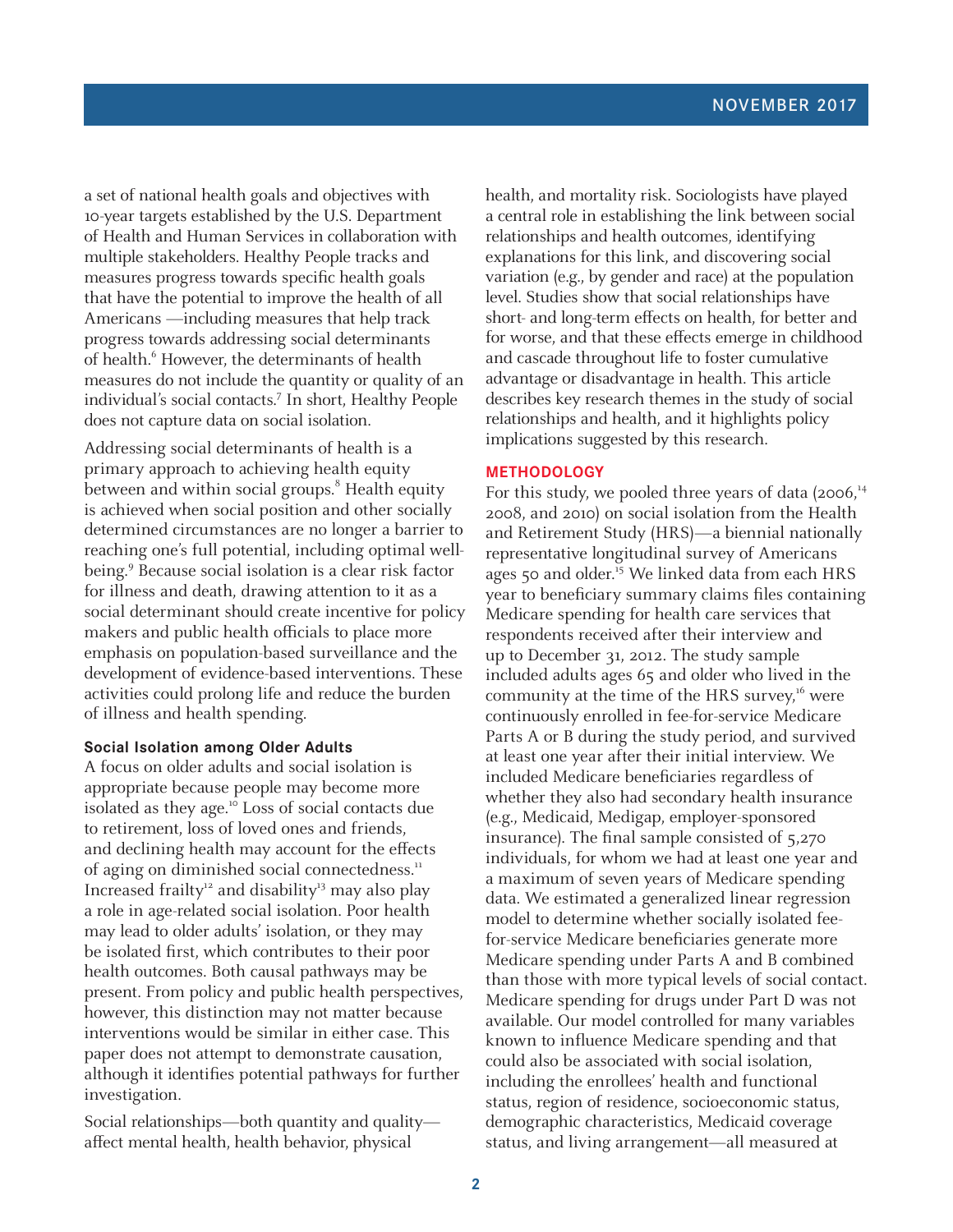the time of the respondents' HRS interview (for a detailed methodology, see appendix A).<sup>17</sup>

# **HOW WE MEASURED SOCIAL ISOLATION**

Using a methodology adapted from Cornwell and Waite  $(2009)$ ,<sup>18</sup> we created a composite score of objective isolation (see distribution in appendix A) by standardizing<sup>19</sup> and totaling individuals' answers to HRS questions about the following:

- Total number of children, other family members, and friends with whom they have a close relationship
- Number of friends (exclusive of other types of relationships) with whom they have a close relationship
- Whether they have different types of relationships or whether their relationships are all of a single type (e.g., relationship only with children or with children and friends)
- How often they have any form of contact (broadly defined as meet, talk, or write) with their children, other family members, and friends
- How often they have *in-person meetings* with their children, or family members, or friends

The composite score measures objective isolation on a continuum, with socially isolated individuals having lower scores and people with robust social contacts having higher scores. For our analysis, we converted the composite score into a discrete variable with three categories:

- **Isolated**
- Connected
- Well connected

We defined the socially isolated group as those individuals with a composite score of less than one standard deviation below the mean. Connected individuals had scores within one standard deviation of the mean. Well-connected individuals had composite scores of more than one standard deviation above the mean (for details on the social isolation measure, see appendix A).

To estimate the cost of social isolation to Parts A and B of the fee-for-service Medicare program, we determined the additional Medicare spending per

isolated beneficiary compared with those who were in the "connected" category.

# **STUDY LIMITATIONS**

Our results do not apply to the entire Medicare population because our sample does not include Medicare beneficiaries under age 65, individuals enrolled in Medicare Advantage, and those who were living in institutions at the time of the initial HRS survey. In addition, we were not able to examine whether Medicare spends more on drugs for socially isolated enrollees under Part D than for those with robust social connections.

## **SAMPLE DESCRIPTION**

Based on our social connectedness variable, an estimated 14 percent of study participants were socially isolated, $2^{\circ}$  70 percent were connected, and 16 percent were well connected (table 1). Medicare beneficiaries in our sample were 74 years old on average and over half the respondents (57 percent) were women. Compared with those who are connected, socially isolated respondents were more likely to be male, to be white, to live in an urban area, and to have lower household income and wealth. The socially isolated were more likely to have depression, to have difficulty performing one or more activities of daily living (ADLs), and to have five or more chronic illnesses.

Notably, in this sample of older adults, being married does not necessarily mean being socially connected. We found similar proportions of socially isolated, connected, and well-connected people were married (62–63 percent for each group). Our measure of social isolation accounts for contacts with friends, children, and other family members; a person without meaningful contact aside from his or her spouse could be deemed isolated.<sup>21</sup> In addition, men—who are more at risk for social isolation—are also more likely to be married (and less likely to be widowed) than women. Although it would not be correct to say that marital status has no effect on social isolation, our analysis finds that marital status and objective social network and activity are not strongly correlated, $22$  and that even married older people are at risk of social isolation.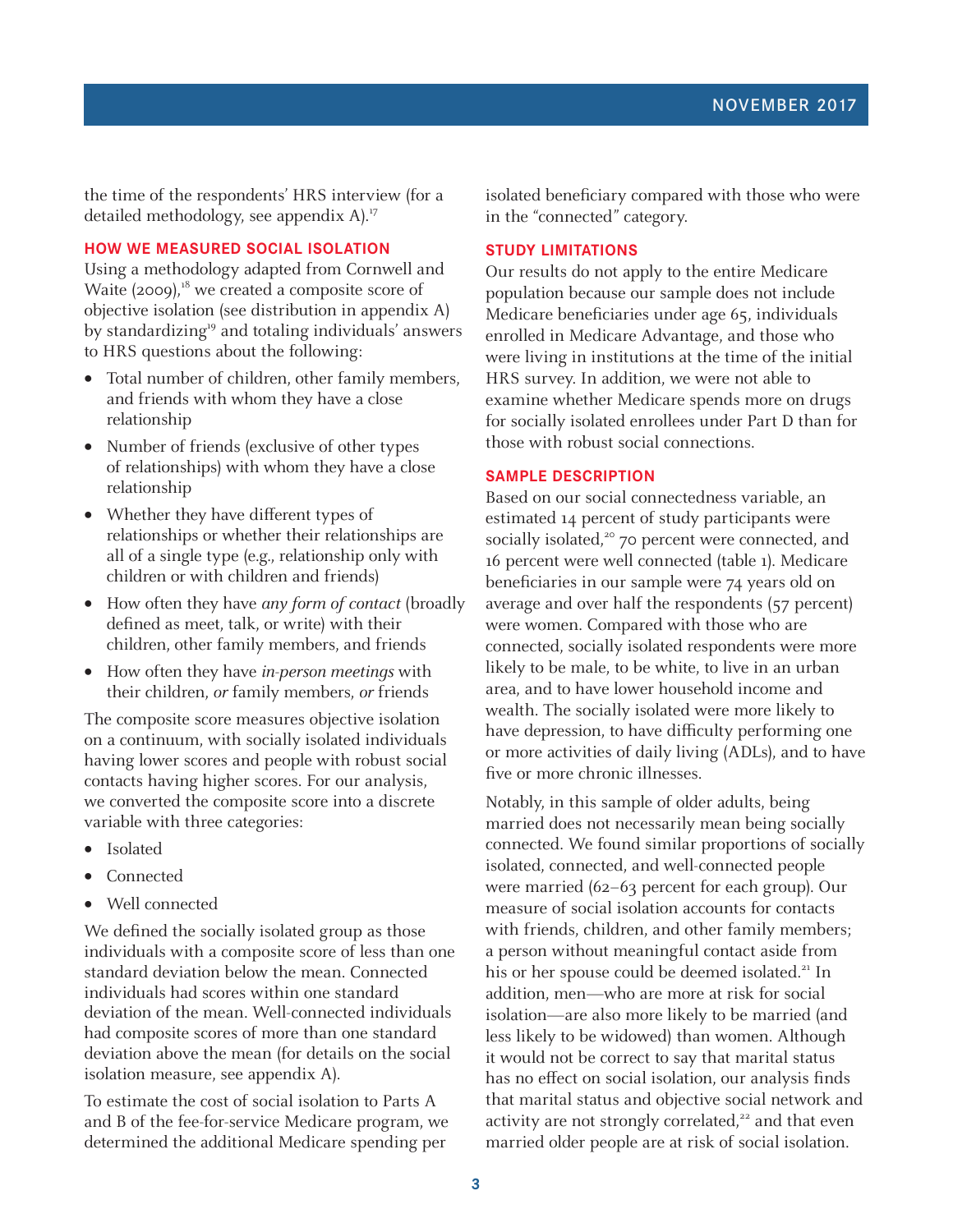TABLE 1

| )<br> <br>                     |  |
|--------------------------------|--|
|                                |  |
| I                              |  |
| $500100$ $\rightarrow$ $00100$ |  |
|                                |  |
| i                              |  |
| ֚֚֡                            |  |
|                                |  |
| j                              |  |
|                                |  |
|                                |  |
|                                |  |
|                                |  |
|                                |  |
|                                |  |
| ĺ                              |  |

|                                                     |                        |                                          |                       | Overall          | <b>Isolated</b>       |           | Connected             |               | <b>Well Connected</b> |               |
|-----------------------------------------------------|------------------------|------------------------------------------|-----------------------|------------------|-----------------------|-----------|-----------------------|---------------|-----------------------|---------------|
|                                                     | <b>Characteristics</b> |                                          | Percentage<br>or Mean | <b>GS</b>        | Percentage<br>or Mean | GD        | Percentage<br>or Mean | GD            | Percentage<br>or Mean | GD            |
|                                                     | Isolated               |                                          | 13.7%                 |                  | 100%                  |           |                       |               |                       |               |
| Social isolation                                    | Connected              |                                          | 70.0%                 |                  |                       |           | 100%                  |               |                       |               |
|                                                     | Well connected         |                                          | 16.3%                 |                  |                       |           |                       |               | 100%                  |               |
| Medicare spending (monthly)                         |                        |                                          | \$1,024               | \$1,489          | $$1,215***$           | \$1,751   | \$995                 | \$1,457       | \$986                 | \$1,369       |
|                                                     | Age                    |                                          | 74.5                  | $\overline{7.1}$ | 74.8                  | 7.5       | 74.3                  | 7.0           | $74.9*$               | 7.0           |
|                                                     | Male                   |                                          | 42.8%                 |                  | 56.1%***              |           | 41.1%                 |               | 38.7%                 |               |
|                                                     |                        | Married                                  | 62.1%                 |                  | 63.1%                 |           | 62.0%                 |               | 61.7%                 |               |
| <b>Demographics</b>                                 | Marital<br>status      | Never married/<br>separated<br>divorced, | 11.3%                 |                  | $15.1\%**$            |           | 11.1%                 |               | 8.9%                  |               |
|                                                     |                        | Widowed                                  | 26.6%                 |                  | $21.8%$ **            |           | 26.9%                 |               | 29.4%                 |               |
|                                                     |                        | White                                    | 88.8%                 |                  | $91.3%$ *             |           | 88.4%                 |               | 88.7%                 |               |
|                                                     | Race                   | Black                                    | 9.9%                  |                  | $7.6%$ *              |           | 10.2%                 |               | 10.4%                 |               |
|                                                     |                        | Other                                    | 1.3%                  |                  | 1.1%                  |           | 1.4%                  |               | 0.9%                  |               |
| Living alone                                        |                        |                                          | 26.9%                 |                  | 24.4%                 |           | 27.3%                 |               | 27.5%                 |               |
| Covered by Medicaid (Dual)                          |                        |                                          | 7.4%                  |                  | $9.8\%**$             |           | 7.0%                  |               | 7.0%                  |               |
|                                                     |                        |                                          | 7.7%                  |                  | 8.6%                  |           | 7.3%                  |               | 8.6%                  |               |
| Number of                                           | $1 - 2$                |                                          | 51.2%                 |                  | 47.5%                 |           | 51.9%                 |               | 51.6%                 |               |
| chronic illnesses <sup>b</sup>                      | $3 - 4$                |                                          | 35.7%                 |                  | 36.0%                 |           | 35.8%                 |               | 34.8%                 |               |
|                                                     | $\frac{1}{2}$          |                                          | 5.4%                  |                  | $7.9%***$             |           | 5.1%                  |               | 5.1%                  |               |
| Depression score (CES-D, range 0-8)°                |                        |                                          | 1.27                  | $\frac{8}{1}$    | $1.71***$             | 2.1       | 1.24                  | $\frac{8}{1}$ | $1.05**$              | $\frac{6}{1}$ |
| Difficulty performing at least one ADL <sup>d</sup> |                        |                                          | 16.1%                 |                  | $21.7%***$            |           | 15.6%                 |               | 13.6%                 |               |
| Employed                                            |                        |                                          | 15.5%                 |                  | 14.6%                 |           | 16.0%                 |               | 14.3%                 |               |
| Household wealth                                    |                        |                                          | \$595,795             | \$1,078,990      | $$502,952*$           | \$919,386 | \$597,752             | \$1,077,132   | \$665,178             | \$1,199,512   |
| Household income                                    |                        |                                          | \$58,198              | \$140,426        | \$52,596              | \$60,345  | \$57,858              | \$132,174     | \$64,332              | \$206,727     |
| Number of respondents                               |                        |                                          | 5,270                 |                  | 724                   |           | 3,681                 |               | 865                   |               |
|                                                     |                        |                                          |                       |                  |                       |           |                       |               |                       |               |

Source: Authors' analysis of Health and Retirement Study data linked with Medicare Claims, 2006–12. **Source:** Authors' analysis of Health and Retirement Study data linked with Medicare Claims, 2006–12.

**Note:** The table shows unweighted percentages (%) or means. SD= standard deviation. Significance tests evaluate differences compared to the connected group; Note: The table shows unweighted percentages (%) or means. SD= standard deviation. Significance tests evaluate differences compared to the connected group;  $\text{p-values:} \ ^{\ast }\text{p} < 0.05, \ ^{\ast \ast }\text{p} < 0.01, \ ^{\ast \ast \ast }\text{p} < 0.001.$ p-values:  $* p < o.o.s, * p < o.o.t, * * p < o.o.o.t.$ 

a Isolated = composite score of objective isolation one standard deviation below the mean; Connected = those within one standard deviation above and below the a Isolated = composite score of objective isolation one standard deviation below the mean; Connected = those within one standard deviation above and below the mean; Well connected = scores one standard deviation above the mean. mean; Well connected = scores one standard deviation above the mean.

<sup>b</sup> Chronic illnesses refer to high blood pressure, diabetes, lung disease, heart attack/heart disease, cancer, stroke, and arthritis. b Chronic illnesses refer to high blood pressure, diabetes, lung disease, heart attack/heart disease, cancer, stroke, and arthritis.

c CES-D = Center for Epidemiologic Studies Depression Scale; higher scores reflect greater levels of depression. CES-D = Center for Epidemiologic Studies Depression Scale; higher scores reflect greater levels of depression.

 $d$  ADL = activity of daily living.  $^d$  ADL = activity of daily living.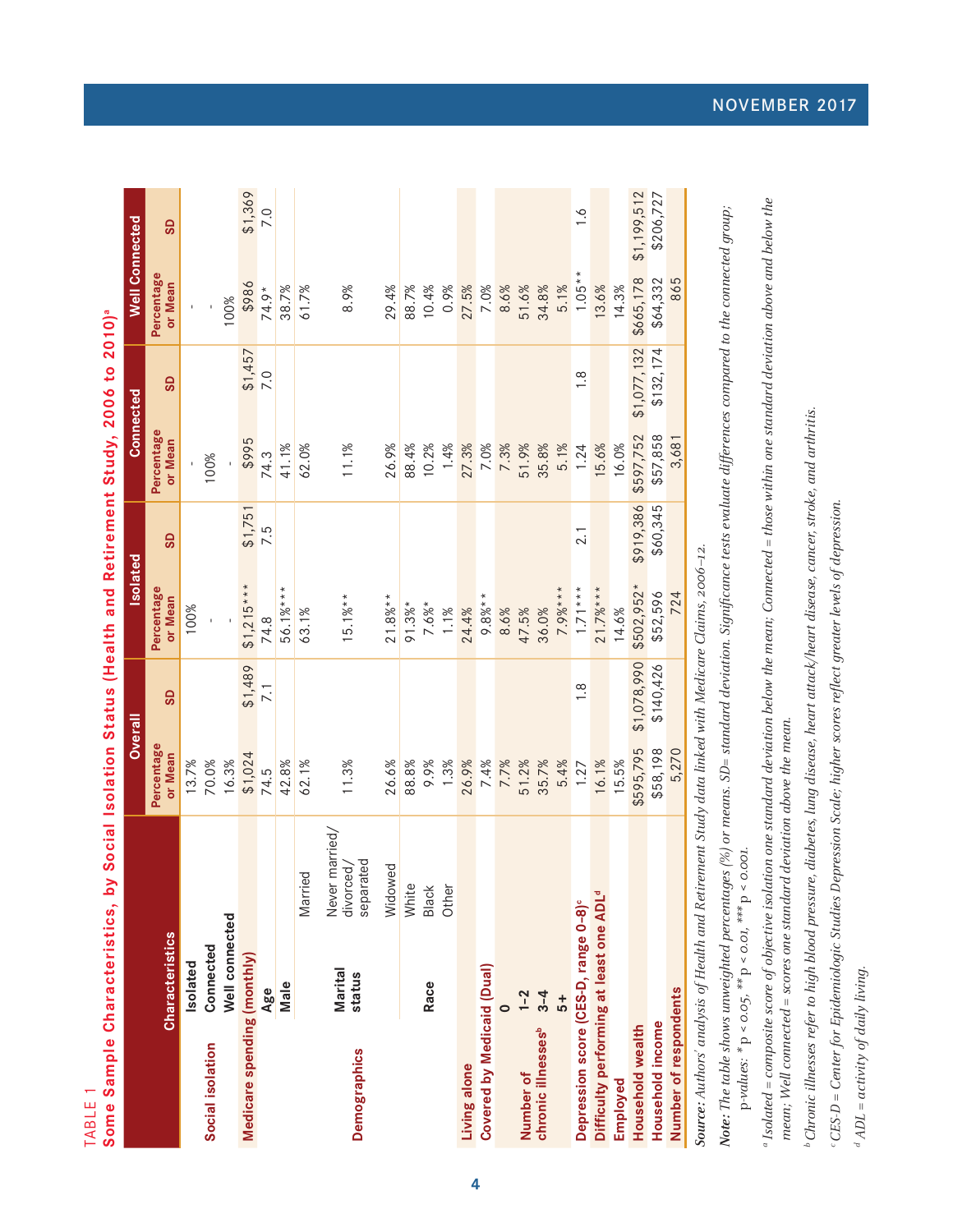## **PRINCIPAL FINDINGS**

After controlling for a large number of baseline variables known to influence Medicare costs, we found that the program spent an estimated \$134 more monthly (\$1,608 annually) for each socially isolated older adult than it did for those in the connected category who had more typical levels of social contacts. This additional spending is comparable to what Medicare pays for certain chronic conditions, such as high blood pressure and arthritis (figure 1; see full results in appendix B).

To put this increased spending in perspective, about 30 million people ages 65 and older were enrolled in fee-for-service Medicare in 2012.<sup>23</sup> Generalizing from the study sample to the overall fee-for-service population, approximately 4 million of those enrollees were socially isolated, with total additional expenditures of \$6.7 billion annually.

The increased spending for socially isolated Medicare beneficiaries consists partly of additional skilled nursing facility (SNF) spending (see table 2). Relative to those who were connected, socially isolated individuals were 29 percent more likely to use SNF care and their monthly SNF costs were \$75 higher on average.

In contrast, people who were socially isolated were not significantly more likely to use inpatient care than those who were not. But when a socially isolated person was admitted to the hospital, Medicare paid more than it would have if the

#### FIGURE 1

**Additional Monthly Cost to Medicare for a Socially Isolated Enrollee and for an Enrollee with Selected Chronic Conditions** 



person were connected, by an average of \$81 per beneficiary per month.

This increase in inpatient spending without a similar increase in use suggests that socially isolated individuals may be sicker when hospitalized, or may lack the support necessary to transition out of the hospital as quickly as connected individuals. In addition, when leaving the hospital, a lack of community support may be driving the higher use of SNF care for rehabilitation. In this study, we found no difference in outpatient use or spending for socially isolated Medicare beneficiaries.

#### TABLE 2

**Effects of Social Isolation on Monthly Medicare Spending and Likelihood of Service Use, by Type of Service** *(Health and Retirement Study, 2006 to 2010)*

| <b>Type of Service</b>          | <b>Marginal Spending per Month</b> | Service Use <sup>a</sup> |
|---------------------------------|------------------------------------|--------------------------|
| Total                           | $+$ \$134.0**                      | -                        |
| Inpatient                       | $+$ \$81.0**                       | 1.02                     |
| <b>Outpatient</b>               | $-$ \$5.8                          | 0.92                     |
| <b>Skilled Nursing Facility</b> | $+$ \$74.5**                       | $1.79*$                  |

**Source:** Authors' analysis of Health and Retirement Study data linked with Medicare Claims, 2006–12.

**Note:** Effect is for individuals who are socially isolated compared with a reference group of people who are connected. All models include full adjustment for health and functional status, region of residence, socioeconomic status, demographic characteristics, whether the respondent is covered by Medicaid, and living arrangement. Significance tests evaluate differences with the not-isolated group;  $p$ -values:  $* p < 0.05$ ,  $** p < 0.01$ .

a Adjusted incidence rate ratio for inpatient and outpatient spending, adjusted odds ratio for skilled nursing facility.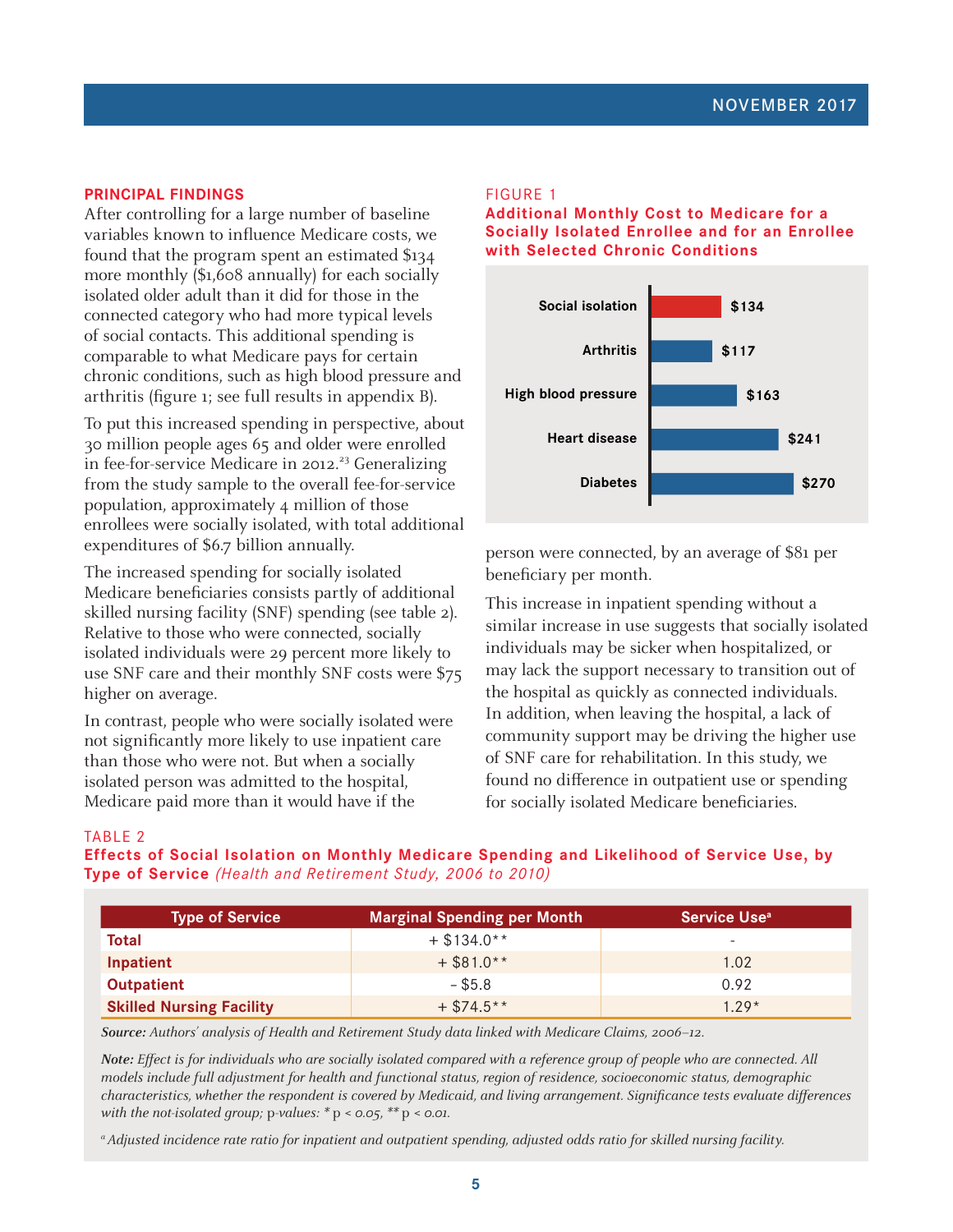In addition to differences in the cost and use of health care services, we also found that subsequent risk of death is about 50 percent higher for those who are socially isolated at baseline (see table 3). This increased mortality is consistent with prior research.<sup>24</sup>

About 35 percent of isolated older adults died within six years of the initial interview, compared with 24 percent of those connected and 22 percent of those well connected. These figures are unadjusted

percentages and do not control for baseline sociodemographic, health, and factors

related to functional status in the three groups. However, even in a model controlling for all these variables, we found that socially isolated individuals had a 31 percent higher risk of death than those who were not socially isolated.<sup>25</sup>

The difference in death rates suggests that isolated individuals may have poorer health trajectories (i.e., their health could be declining faster than the health of people with more robust social contacts). Although this analysis controlled for health status at the time of the initial interview, we were not able to measure health status after the baseline assessment.

# **FUTURE RESEARCH**

This study based the operational definition of isolation on a composite of several items. More research is needed to determine the relative effect of different types of social relationships on Medicare spending and to better understand the mechanisms that link social isolation to higher Medicare spending. In addition, this study can only generalize to the age 65 and older fee-for-service Medicare population. Further research is needed to determine if additional expenditures due to social isolation are present for Medicare Advantage enrollees ages 65 and older and Medicare enrollees younger than 65—a total of 20 million people fall into these two groups.<sup>26</sup> In addition, future research should examine the relationship between social isolation and Medicare spending on drugs. Last, it should be noted that Medicaid—a federal and state partnership that pays

#### TABLE 3

#### **Socially Isolated Older Medicare Beneficiaries Have Higher Death Rates Three and Six Years after Baseline Interview**

| <b>Time after</b><br><b>Baseline</b><br><b>Interview</b> | Group           | Percentage<br><b>Dying</b> | <b>Compared with</b><br><b>Connected</b><br>Group |
|----------------------------------------------------------|-----------------|----------------------------|---------------------------------------------------|
|                                                          | Well connected  | 8.9%                       | 0.83                                              |
| <b>Three Years</b>                                       | Connected       | 10.6%                      | 1.00                                              |
|                                                          | <b>Isolated</b> | 16.3%                      | 1.53                                              |
|                                                          | Well connected  | 22.3%                      | 0.93                                              |
| <b>Six Years</b>                                         | Connected       | 24.0%                      | 1.00                                              |
|                                                          | <b>Isolated</b> | 35.3%                      | 1.47                                              |

the cost of medical care for some people with limited income and resources—not Medicare, is the primary payer for long-term services and supports (LTSS) in both institutional and community settings. LTSS consist of a broad range of day-to-day help needed by people with long-term conditions, disabilities, or frailty, including personal care, transportation, household management, and other social services. Therefore, future research should examine the relationship between social isolation among older adults and Medicaid spending.

## **POLICY IMPLICATIONS**

The human costs of social isolation among older adults are high: socially isolated older adults tend to have poorer health and higher mortality risks. This study—the first to look at the relationship between social isolation and Medicare spending—reveals that a lack of social contact is also associated with increased Medicare spending. This is true even after controlling for a large number of variables known to influence Medicare spending.

Of course, social isolation is not inevitable as people age: Most older adults (86 percent in this study's sample) are not isolated. But for those older adults who have poor social connections, these findings present an opportunity for state and federal policy makers, along with private-sector actors, to identify promising interventions to alleviate isolation. This could help improve Medicare beneficiaries' health and quality of life, while potentially saving the program money.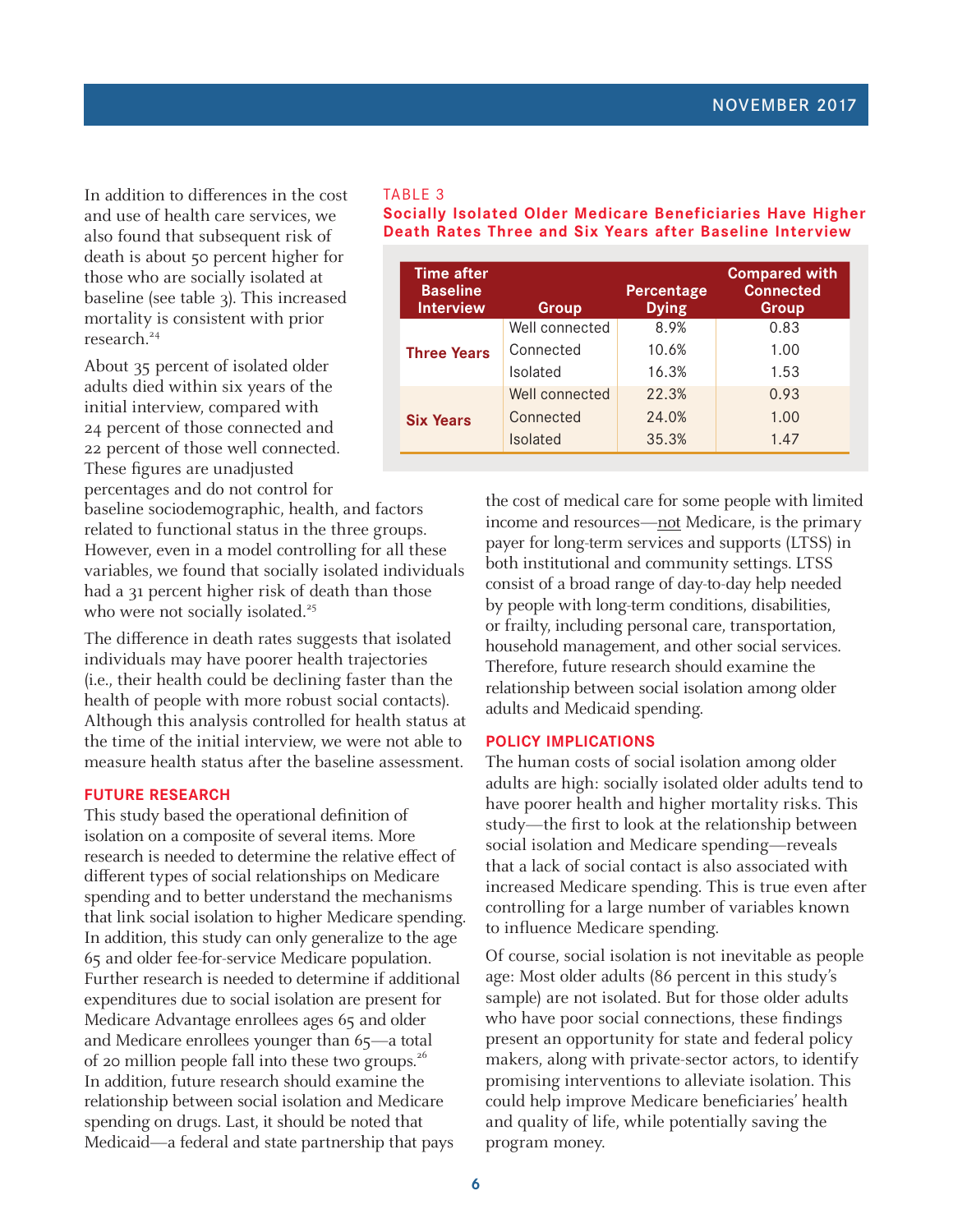The following are some approaches that federal and state governments, in partnership with privatesector actors, should consider:

- Fund the development of a valid and reliable tool to screen beneficiaries for social isolation, keeping in mind that marital status and widowhood are not necessarily reliable markers of social isolation.
- Fund public–private partnerships to identify and test interventions—including health prevention and promotion activities—for social isolation that are culturally competent and that consider differences in socioeconomic status, marital status, mental and functional health status, and chronic illness status. Interventions should explore the desirability and feasibility of using

technology to reduce isolation among older adults.

- After a valid and reliable screening tool is developed and well-tested interventions are identified, require providers to use the tool during the Welcome to Medicare and annual wellness visits.
- Elevate the discussion of social isolation in the public health community.
- Take steps to ensure that social isolation becomes a part of the lexicon of social determinants of health by, for example, including it as a social determinant in official documents published by the federal government.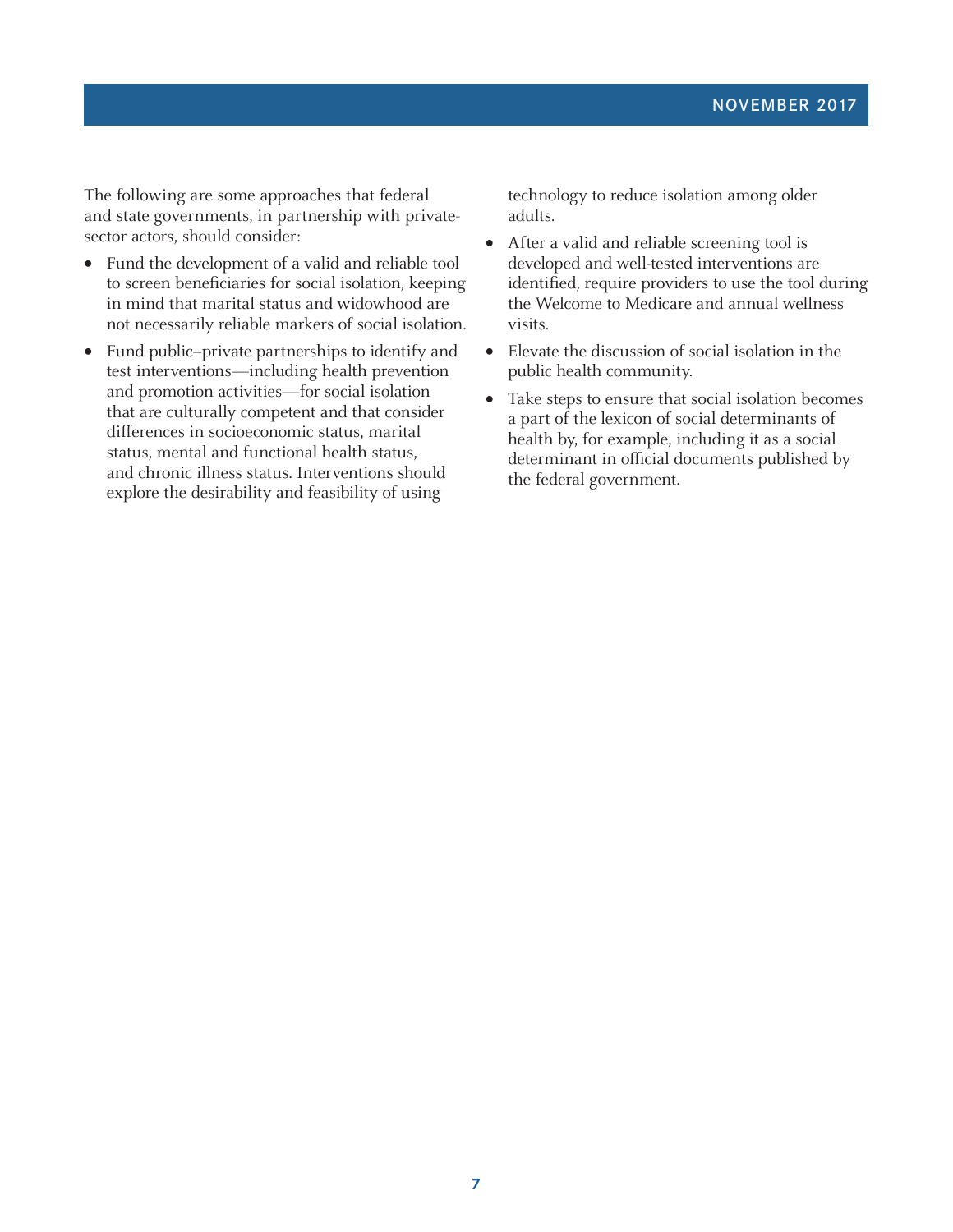## **APPENDIX A. METHODS**

#### **Data Sources**

This study uses pooled data from three waves (2006, 2008, and 2010) of the Health and Retirement Study (HRS)—a biennial, nationally representative, longitudinal survey of Americans ages 50 and older.<sup>1</sup> Although the HRS started in the early 1990s, it did not begin to regularly collect data on participants' life circumstances, subjective well-being, and social relations—through its supplemental Psychological &Lifestyle Questionnaire—until 2006. We linked data from each of the HRS years (2006, 2008, 2010) to beneficiary summary claims files that contained Medicare spending data for health care services that respondents received after their interview and up to December 31, 2012.

#### **Study Sample**

For participants in more than one of the three HRS waves, we used information from only their earliest interview to create a sample of unique respondents  $(N = 10,772)$ . We constructed our analytic sample by excluding Medicare enrollees under age 65  $(N = 1,334)$  and those living in a nursing home at the time of their HRS interview  $(N = 26)$ .

We further restricted our sample to beneficiaries continuously enrolled in fee-for-service Medicare Parts A or  $B^2$  (N = 5,938). We included Medicare beneficiaries regardless of whether they also had secondary health insurance (e.g., Medicaid, Medigap, employer-sponsored insurance). We also excluded participants who died less than a year after their HRS interview  $(N = 171)$  because Medicare spending in the last year of life can differ significantly from earlier spending. Finally, we excluded foreign residents and respondents with missing data  $(N = 497)$ .

Our final analytical sample consisted of 5,270 HRS respondents who had between 1 and 7 years of postinterview Medicare spending data, depending on when they were first interviewed. For respondents who died or left the study before the end of 2012, we used Medicare spending data for the health care

services they received up to their death or up to when they left the survey. On average, respondents in our sample had 4.7 years of Medicare spending data.

#### **Measure of Objective Isolation**

To measure social isolation, we adapted a methodology developed by Cornwell and Waite<sup>3</sup> using the National Social Life, Health, and Aging Project (NSHAP). While NSHAP and the HRS generally ask similar questions about respondents' social interactions, there is some variation in question wording between the two surveys.

Following the steps outlined by Cornwell and Waite, we started by including a broad range of variables that potentially measure social connectedness in a composite score. Appendix table A1 lists the 16 variables that we initially considered. To create

## APPENDIX TABLE A1 **Initial Set of Variables Measuring Social Connectedness**

- 1. Size of social network
- 2. Diversity in the types of relationships
- 3. How often has social contact
- 4. Count of friends in social network
- 5. How often meets up with children
- 6. How often meets up with family
- 7. How often meets up with friends
- 8. Living arrangement
- 9. How often participates in groups or clubs
- 10. How often volunteers
- 11. How often attends religious services
- 12. Has living children
- 13. Has other immediate family (e.g., brothers, sisters)
- 14. Has friends living close by
- 15. Has a child living within 10 miles
- 16. Has a child living within 2 blocks

<sup>1</sup> For more information on the Health and Retirement Study, visit [http://hrsonline.isr.umich.edu/.](http://hrsonline.isr.umich.edu/)

<sup>2</sup> Medicare spending data were not available for those receiving benefits through Medicare Advantage.

<sup>3</sup> Erin York Cornwell and Linda J. Waite, "Measuring Social Isolation among Older Adults Using Multiple Indicators from the NSHAP Study," *Journals of Gerontology Series B: Psychological Sciences and Social Sciences* 64B, suppl. 1(2009, November): i38–46.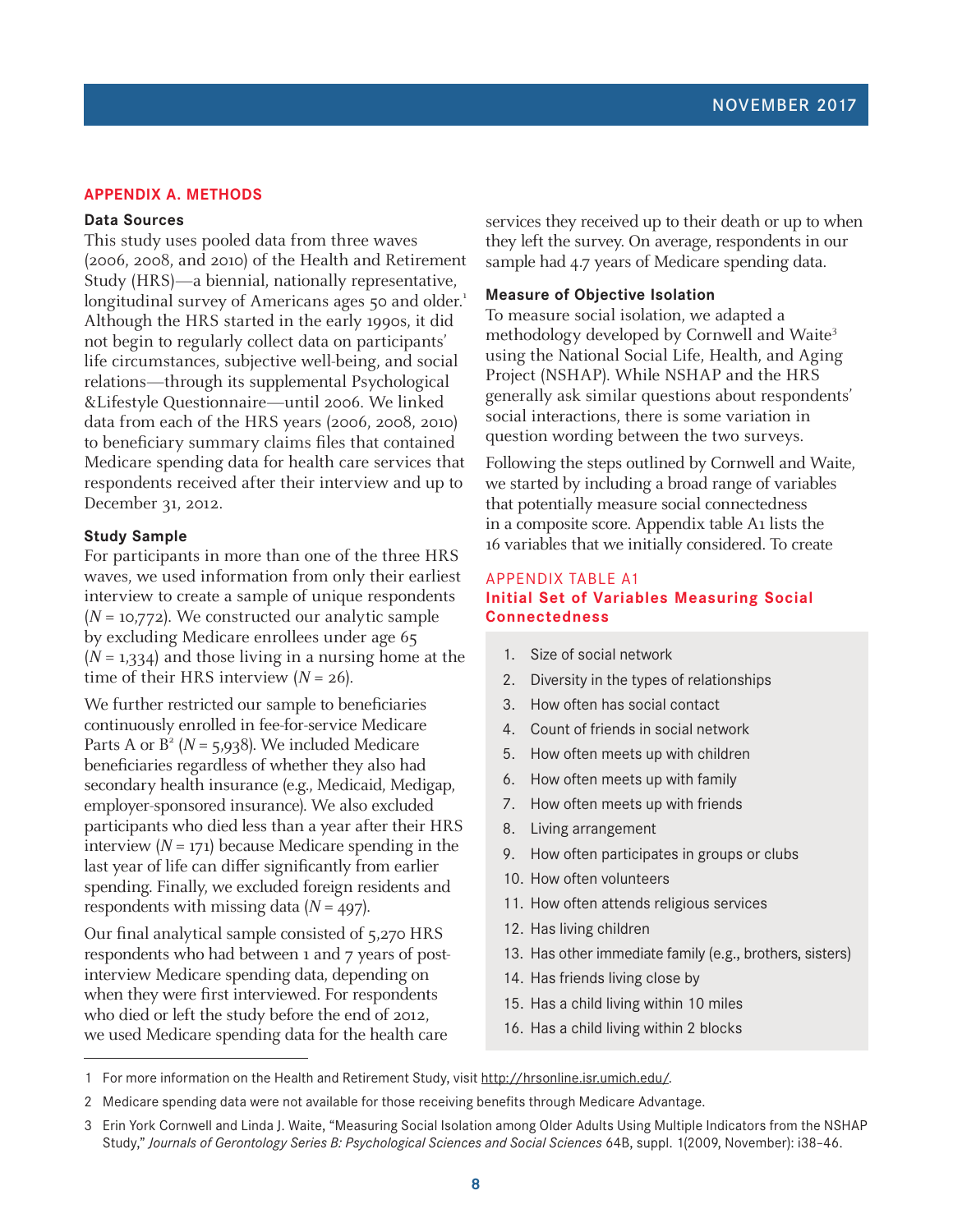an internally consistent composite measure of social isolation, we sequentially eliminated nine indicators (items 8 through 16 in appendix table A1) with low item-rest correlation (correlation < 0.3)—an indication that the variable was not highly correlated with the overall social isolation scale. In particular, we excluded the measure of respondents' living arrangements, which has been used to capture people's social contacts. We tested a binary indicator of whether the respondent lived alone as well as a continuous measure for the total number of household residents. In both cases, the item-rest correlation did not reach the 0.3 threshold such that including these variables reduced the shared variance among scale items. Others have reported a similar finding that living arrangement is not necessarily a good indicator of social isolation.<sup>4</sup>

To create our final composite score of objective isolation, we standardized<sup>5</sup> and summed coded responses to seven HRS questions about the following characteristics:

- Size of social network measured as the total number of children, other family members, and friends with whom respondents have a close relationship
- The number of friends (exclusive of other types of relationships) with whom respondents have a close relationship
- Whether respondents have different types of relationships or whether their relationships are all of a single type
- How often respondents are in contact (broadly defined as meet, talk, or write) with their children, other family members, and friends
- How often respondents meet up with their children
- How often respondents meet up with other family members
- How often respondents meet up with friends

Socially isolated respondents had lower scores than those who were socially connected.

Using factor analysis, we verified that all seven items in our scale measured a single concept. Our composite scale had good internal consistency, with a Cronbach alpha coefficient of 0.72.<sup>6</sup>

Appendix figure A1 shows the distribution of the composite score of social isolation. Appendix table A2 shows the percentiles for this variable.

# APPENDIX FIGURE A1 **Distribution of the Composite Score of Objective Isolation**



**Source:** Authors' analysis of Health and Retirement Study data linked with Medicare Claims, 2006–12.

**Note:** Socially isolated respondents have lower scores than those who were socially connected.

- 4 Ibid.; Linda J. Waite and Mary Elizabeth Hughes, "At Risk on the Cusp of Old Age: Living Arrangements and Functional Status among Black, White, and Hispanic Adults," *Journal of Gerontology* 54B (1999): S136–44.
- 5 Standardized variables are rescaled to have a mean of zero and a standard deviation of one. Such variables contribute evenly when they are summed into a composite score.
- 6 Cronbach's alpha coefficient measures a scale's internal consistency—or how closely related a set of items in a scale are. As a rule of thumb, a coefficient of 0.70 or higher indicates that the scale has good internal consistency.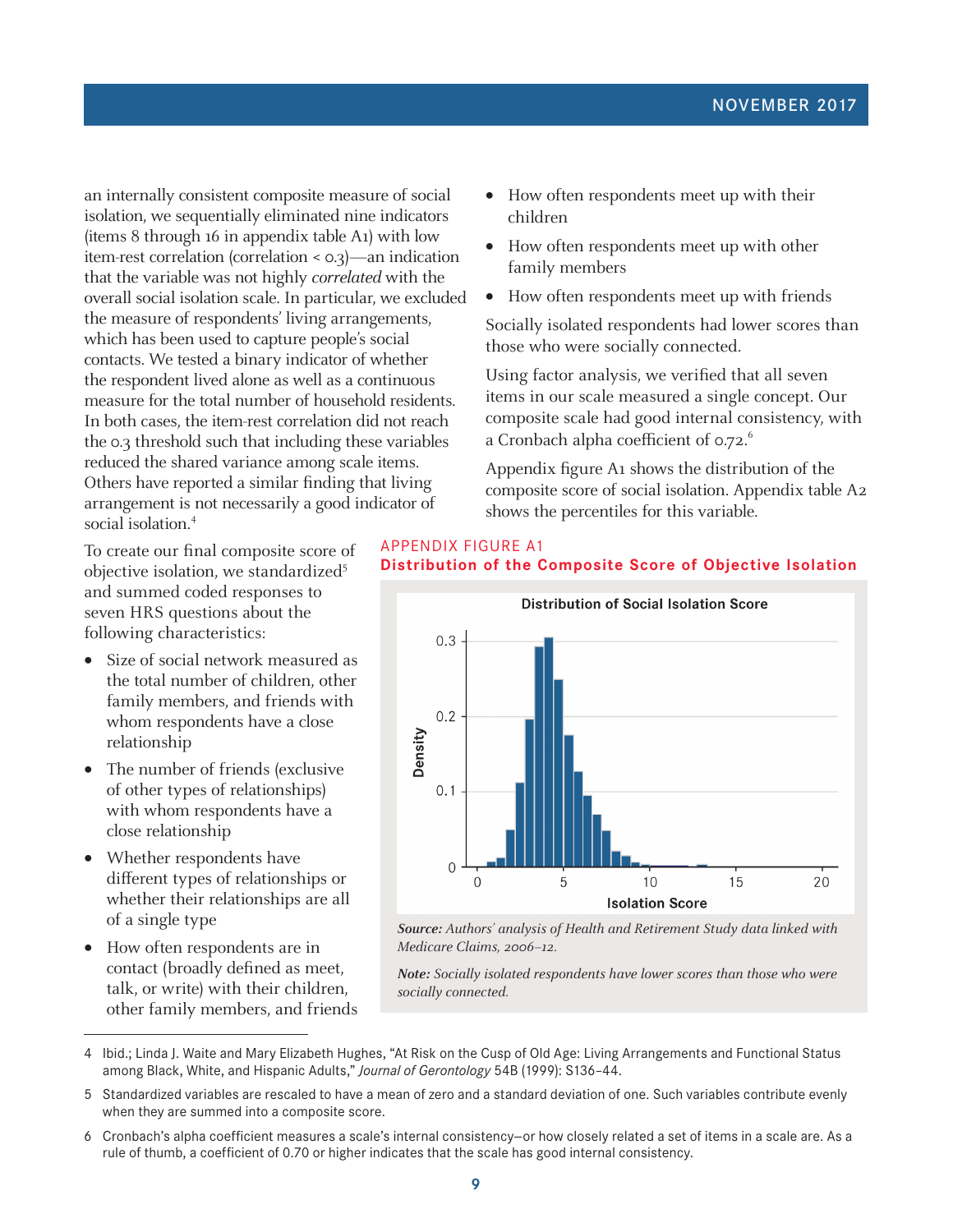The goal of this study was to understand the implications of social isolation as a social status. Our focus was not to examine differences associated with a person's degree of social isolation. Consequently, for the analytical models, we converted the composite score into an ordinal categorical variable<sup>7</sup> with three categories:

- **Isolated:** Composite scores below one standard deviation from the mean
- **Connected:** Composite scores within one standard deviation above and below the mean
- **Well Connected:** Composite scores above one standard deviation from the mean

## **Measure of Medicare Spending**

Using the information in the beneficiary summary claims files, we calculated average monthly Medicare spending under Parts A and B for each person in the analytical sample. We did not have data on Medicare spending for drugs under Part D. For all respondents, we calculated the total amount of Medicare spending between their interview and their last available claim date (December 31, 2012, or earlier if they died or left the study prematurely). We then divided total spending by the number of months in each respondent's follow-up period. We inflated all spending amounts to 2012 dollars using the Consumer Price Index.<sup>8</sup>

#### **Other Variables**

In addition to our key measure of objective isolation, our analytical models controlled for several variables known to influence Medicare spending. We measured all control variables at the time of the respondent's HRS interview. These variables were the following:

- Demographic characteristics—that is, age, sex, race, education, marital status
- Socioeconomic status—that is, income, wealth, employment status

#### APPENDIX TABLE A2 **Percentiles for the Composite Score of Objective Isolation**

| <b>Variables</b> |       |  |  |  |
|------------------|-------|--|--|--|
| 1%               | 1.619 |  |  |  |
| 5%               | 2.333 |  |  |  |
| 10%              | 2.762 |  |  |  |
| 25%              | 3.476 |  |  |  |
| 50%              | 4.306 |  |  |  |
| 75%              | 5.381 |  |  |  |
| 90%              | 6.663 |  |  |  |
| 95%              | 7.444 |  |  |  |
| 99%              | 9.603 |  |  |  |

**Source:** Authors' analysis of Health and Retirement Study data linked with Medicare Claims, 2006–12.

- Geographic region—that is, region where respondents live<sup>9</sup> and whether respondents live in an urban area
- Health and functional status—that is, chronic conditions (high blood pressure, diabetes, lung disease, heart disease, cancer, stroke, arthritis), difficulty performing activities of daily living, depression, history of smoking, current alcohol use, and body mass index
- Whether the respondent lives alone
- Whether the respondent is covered by Medicaid (dual)

Finally, the models included the year of respondents' initial interview.

# **Statistical Models**

We estimated a multivariate regression using a generalized linear model to determine whether socially isolated respondents generate more spending by Medicare than those who are in the "connected" category and have more typical levels

<sup>7</sup> An ordinal categorical variable has two or more categories with an intrinsic order (e.g., low, medium, and high).

<sup>8</sup> We used the Consumer Price Index for all urban consumers (CPI-U), computed by the [Bureau of Labor Statistics.](https://en.wikipedia.org/wiki/Bureau_of_Labor_Statistics)

<sup>9</sup> The HRS classified each respondent as living in one of the nine following geographic regions: (a) Northeast Region: New England, (b) Northeast Region: Mid-Atlantic, (c) Midwest Region: East North Central, (d) Midwest Region: West North Central, (e) South Region: South Atlantic, (f) South Region: East South Central, (g) South Region: West South Central, (h) West Region: Mountain, and (i) West Region: Pacific.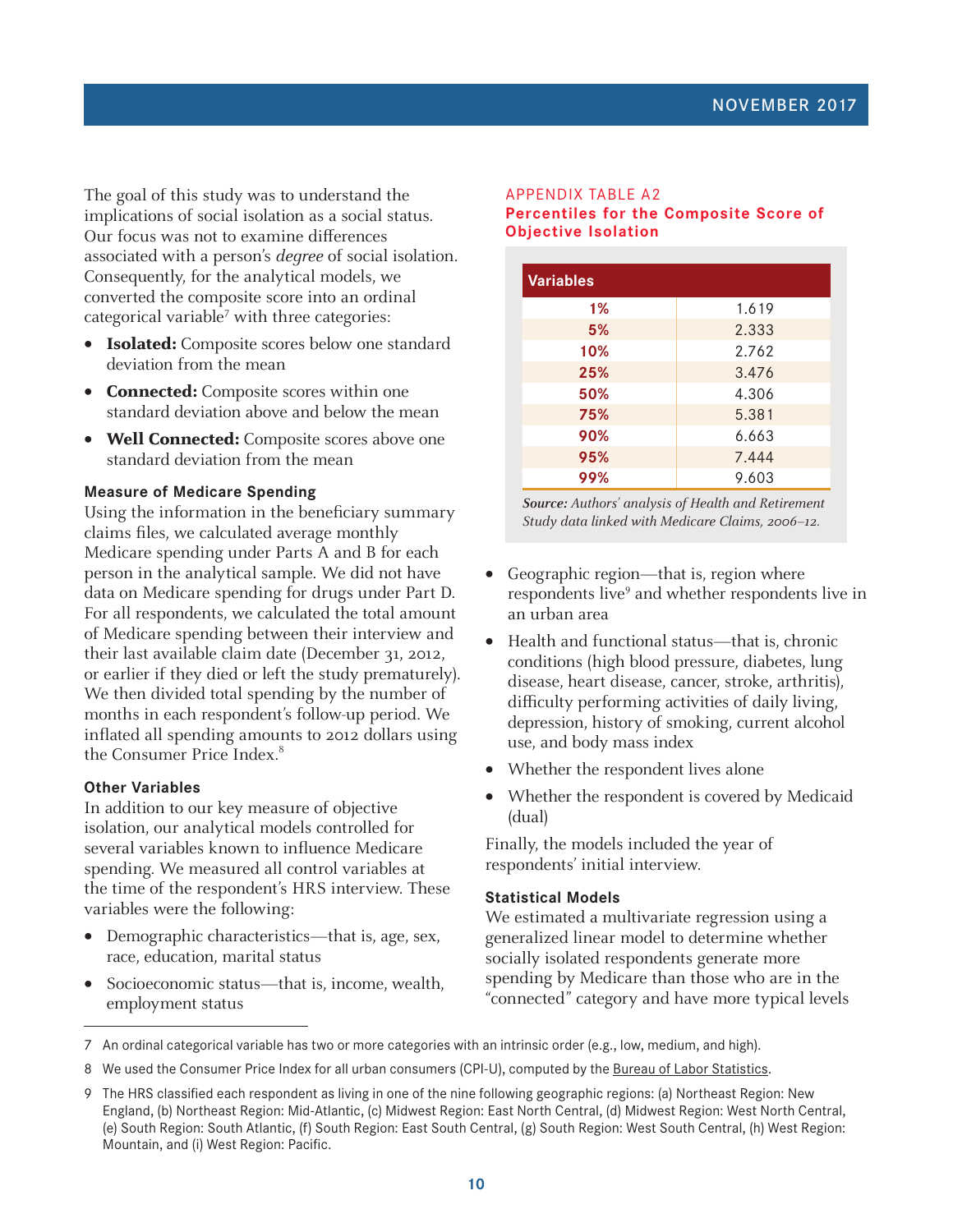of social contacts. The model assumed a Gammadistributed error term with a log-link function; this is a standard approach for health care expenditures that have a skewed distribution. To ensure that our estimates are nationally representative, we used the

HRS population weights and took into account the study's complex sampling design by adjusting for clustering of respondents within regions.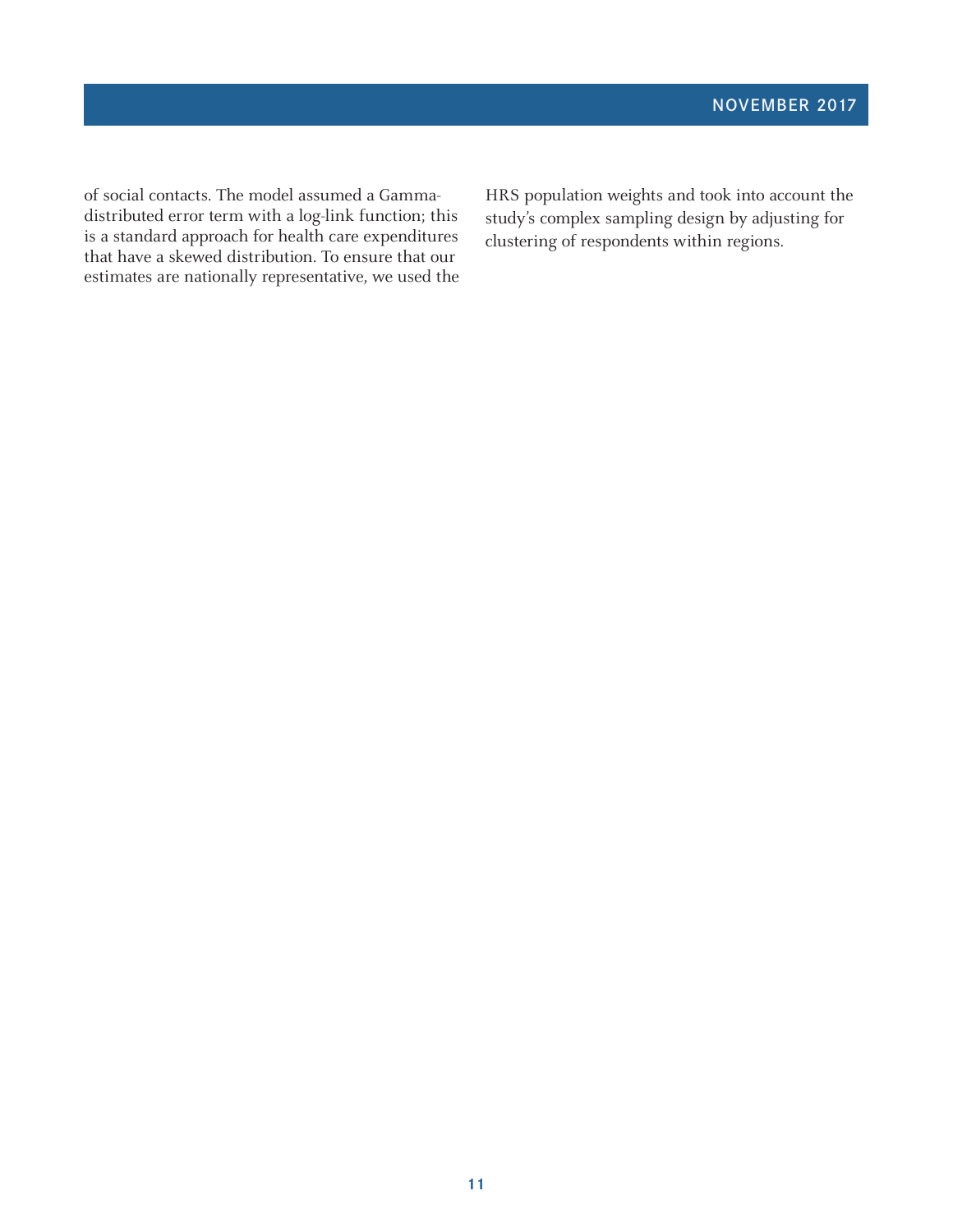# **APPENDIX B: DETAILED RESULTS**

# APPENDIX TABLE B1

**Generalized Linear Model Predicting Monthly Medicare Spending for Each Beneficiary** *(2012 USD)*

| <b>Variables</b>                  |                                                                                                            |                                                                   |
|-----------------------------------|------------------------------------------------------------------------------------------------------------|-------------------------------------------------------------------|
| Social Isolation <sup>a</sup>     | <b>Isolated</b><br>Connected<br>Well connected                                                             | $134.0***$<br>Reference<br>$-22.35$                               |
| <b>Age Category</b>               | $65 - 69$<br>$70 - 74$<br>75-79<br>$80 - 84$<br>$85+$                                                      | Reference<br>$267.6***$<br>$326.7***$<br>$554.4***$<br>$591.9***$ |
| <b>Male</b>                       |                                                                                                            | 86.22**                                                           |
| <b>Married</b>                    |                                                                                                            | $-25.75$                                                          |
| Race                              | White<br><b>Black</b><br>Other                                                                             | Reference<br>$152.7**$<br>$-336.5***$                             |
| <b>Living Alone</b>               |                                                                                                            | $-28.73$                                                          |
| <b>Covered by Medicaid (dual)</b> |                                                                                                            | $237.4***$                                                        |
| <b>Education</b>                  | < 12 years<br>$12-15$ years<br>$16 + years$                                                                | $-58.12$<br>33.77<br>Reference                                    |
| <b>Body Mass Index</b>            | < 20<br>$20 - 24$<br>$25 - 29$<br>$30 - 34$<br>$35+$                                                       | 135.1<br>Reference<br>$-22.29$<br>24.67<br>99.44                  |
| <b>Household Wealth</b>           | < \$0<br>\$0-\$50,000<br>\$50,000-\$150,000<br>\$150,000-\$250,000<br>\$250,000-\$350,000<br>$>$ \$350,000 | 207.6<br>$110.9**$<br>15.83<br>107.1<br>$117.5*$<br>Reference     |
| <b>Currently Employed</b>         |                                                                                                            | $-225.1***$                                                       |
| <b>Household Income</b>           | \$0-\$30,000<br>\$30,000-\$50,000<br>\$50,000-\$70,000<br>\$70,000-\$90,000<br>$$90,000+$                  | 46.91<br>22.94<br>47.92<br>86.20<br>Reference                     |
| <b>Urban Resident</b>             |                                                                                                            | $152.3***$                                                        |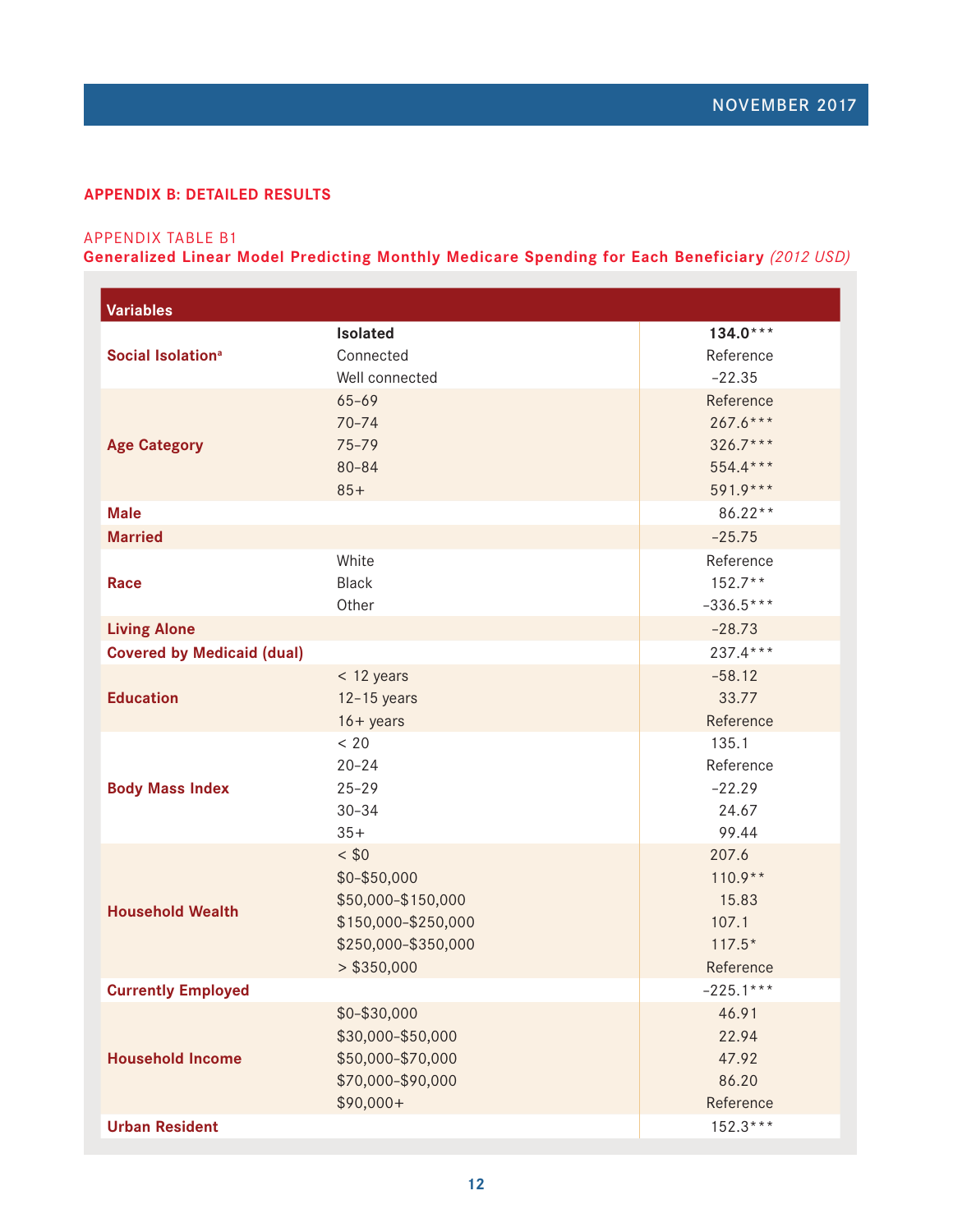| <b>Variables</b>                       |                                             |             |
|----------------------------------------|---------------------------------------------|-------------|
|                                        | Northeast Region: New England Division      | Reference   |
|                                        | Northeast Region: Mid-Atlantic Division     | $177.8***$  |
|                                        | Midwest Region: East North Central Division | $-22.99$    |
|                                        | Midwest Region: West North Central Division | $-1.580$    |
| <b>Geographic Region</b>               | South Region: South Atlantic Division       | $110.1***$  |
|                                        | South Region: East South Central Division   | $-103.6***$ |
|                                        | South Region: West South Central Division   | $200.6***$  |
|                                        | <b>West Region: Mountain Division</b>       | $-30.93$    |
|                                        | <b>West Region: Pacific Division</b>        | $56.06**$   |
|                                        | High blood pressure                         | $163.4***$  |
|                                        | <b>Diabetes</b>                             | $269.5***$  |
|                                        | Lung disease                                | $313.1***$  |
| <b>Comorbid Conditions</b>             | Heart attack/heart disease                  | $241.4***$  |
|                                        | Cancer                                      | 256.9***    |
|                                        | <b>Stroke</b>                               | $224.8***$  |
|                                        | Arthritis                                   | $116.9*$    |
| <b>CES-Depression Scoreb</b>           |                                             | $37.79***$  |
| <b>Lonely</b>                          |                                             | $-68.34***$ |
| Number of ADL Impairments <sup>c</sup> |                                             | $161.1***$  |
| <b>Ever Smoker</b>                     |                                             | $118.5***$  |
| <b>Current Alcohol Use</b>             |                                             | $-47.74$    |
|                                        | 2006                                        | Reference   |
| <b>HRS Wave Year</b>                   | 2008                                        | $-95.50***$ |
|                                        | 2010                                        | $-262.4***$ |
| <b>Sample Size</b>                     |                                             | 5,270       |

**Source:** Authors' analysis of Health and Retirement Study (HRS) data linked with Medicare Claims, 2006–12.

**Note:** Results are from a generalized linear model, using a Gamma-distributed error term with a log-link function. Statistical significance:  $* p < 0.1, ** p < 0.05, ** p < 0.01.$ 

a Isolated = isolation score is one standard deviation below the mean; Connected = isolation score is within one standard deviation above and below the mean; Well-connected = isolation score is one standard deviation above the mean.

 $b$  CES-Depression = Center for Epidemiological Studies Depression Scale; scores range from 0 to 8, with higher scores indicating greater depression levels.

 $c$  ADL = Activity of daily living.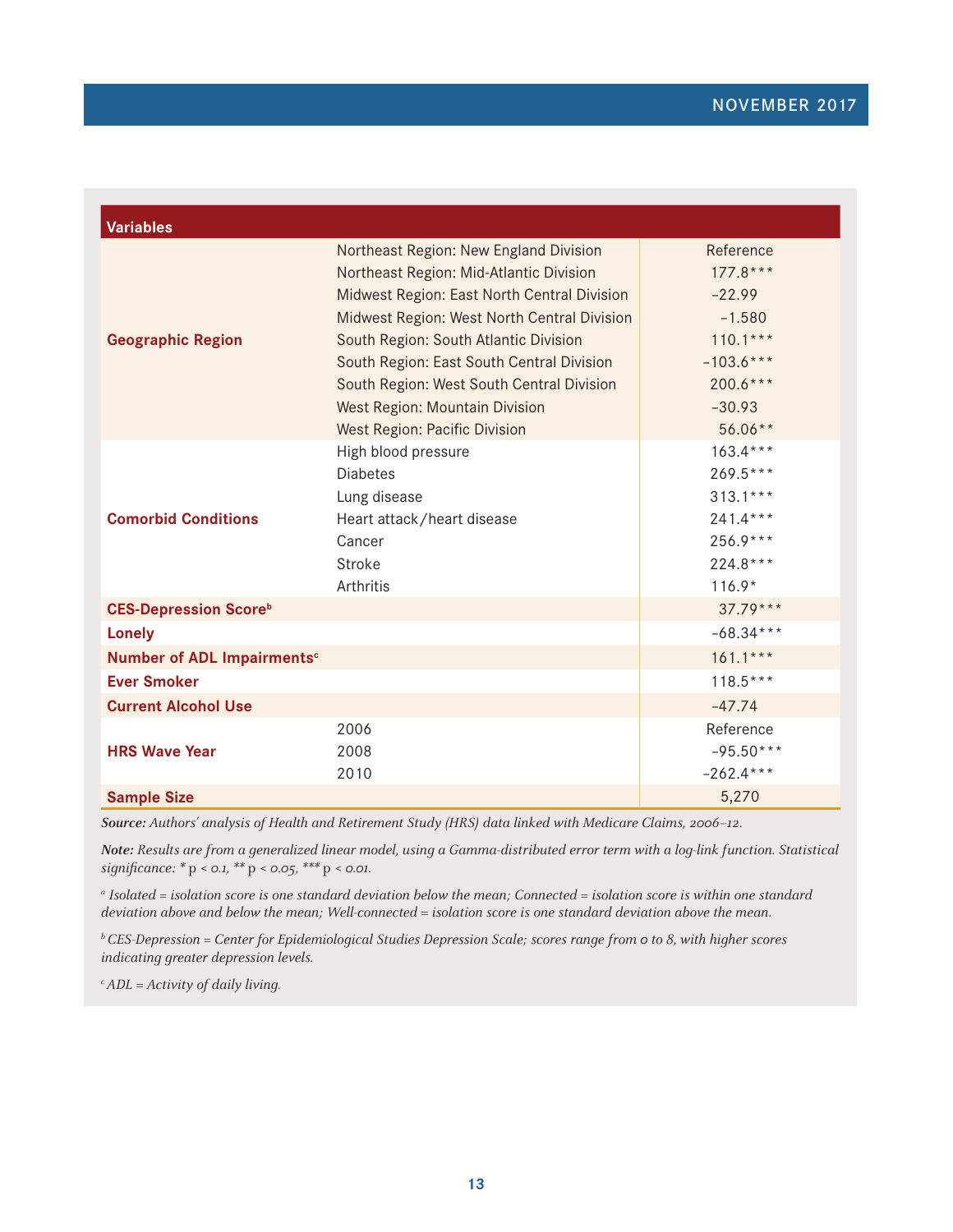- 1 Erin York Cornwell and Linda J. Waite, "Measuring Social Isolation among Older Adults Using Multiple Indicators from the NSHAP Study," *Journals of Gerontology Series B:Psychological Sciences and Social Sciences* 64B, suppl. 1 (2009, November): i38–46, [https://academic.oup.com/psychsocgerontology/article/64B/suppl\\_1/i38/554405/Measuring-Social-Isolation-Among-Older-](https://academic.oup.com/psychsocgerontology/article/64B/suppl_1/i38/554405/Measuring-Social-Isolation-Among-Older-Adults)[Adults](https://academic.oup.com/psychsocgerontology/article/64B/suppl_1/i38/554405/Measuring-Social-Isolation-Among-Older-Adults).
- 2 Ibid.
- 3 Jonathan G. Shaw et al., "Social Isolation and Medicare Spending: Among Older Adults, Objective Isolation Increases Expenditures while Loneliness Does Not," *Journal of Aging and Health*, Volume 29, No. 7, October 2017. For more information on Stanford University's Center on the Demography and Economics of Health and Aging, visit [http://healthpolicy.fsi.stanford.edu/](http://healthpolicy.fsi.stanford.edu/research/center-demography-and-economics-health-and-aging) [research/center-demography-and-economics-health-and-aging](http://healthpolicy.fsi.stanford.edu/research/center-demography-and-economics-health-and-aging).
- 4 For more information about Medicare, the people it covers, and the services it provides, see [Juliette Cubanski](http://www.kff.org/person/juliette-cubanski/) et al., *A Primer on Medicare: Key Facts about the Medicare Program and the People It Covers* (Washington, DC: the Henry J. Kaiser Family Foundation, March 2015), [http://www.kff.org/medicare/report/a-primer-on-medicare-key-facts-about-the-medicare-program](http://www.kff.org/medicare/report/a-primer-on-medicare-key-facts-about-the-medicare-program-and-the-people-it-covers/)[and-the-people-it-covers/](http://www.kff.org/medicare/report/a-primer-on-medicare-key-facts-about-the-medicare-program-and-the-people-it-covers/).
- 5 "Social Determinants of Health," Healthy People 2020, Accessed October 19, 2017 at: https://www.healthypeople.gov/2020/ topics-objectives/topic/social-determinants-of-health#one.
- 6 Secretary's Advisory Committee on Health Promotion and Disease Prevention Objectives for 2020, "Healthy People 2020: An Opportunity to Address the Societal Determinants of Health in the United States," July 26, 2010, [http://www.healthypeople.](http://www.healthypeople.gov/2010/hp2020/advisory/SocietalDeterminantsHealth.htm) [gov/2010/hp2020/advisory/SocietalDeterminantsHealth.htm](http://www.healthypeople.gov/2010/hp2020/advisory/SocietalDeterminantsHealth.htm).
- 7 "11 Objectives for Social Determinants of Health," Healthy People 2020, Accessed October 23, 2017 at https://www. healthypeople.gov/2020/data-search/Search-the-Data#topic-area=3499.
- 8 "Why Is Addressing the Roles of Social Determinants of Health Important?," Centers for Disease Control and Prevention, Accessed October 23, 2017 at [https://www.cdc.gov/nchhstp/socialdeterminants/faq.html.](https://www.cdc.gov/nchhstp/socialdeterminants/faq.html)
- 9 Ibid.
- 10 Cornwell and Waite, "Measuring Social Isolation among Older Adults Using Multiple Indicators from the NSHAP Study."
- 11 BejaminCornwell, Edward O. Laumann, and L. Phillip Schumm, "The Social Connectedness of Older Adults: A National Profile," *American Sociological Review* 73 (2008): 185–203, [http://journals.sagepub.com/doi/abs/10.1177/000312240807300201.](http://journals.sagepub.com/doi/abs/10.1177/000312240807300201)
- 12 L. P. Fried et al., "Frailty in Older Adults: Evidence for a Phenotype," *J Gerontol A Biol Sci Med Sci* 56, no. 3 (2001): M146–57, doi: 10.1093/gerona/56.3.M146, [https://www.ncbi.nlm.nih.gov/pubmed/11253156/.](https://www.ncbi.nlm.nih.gov/pubmed/11253156/)
- 13 V. A. Freedman and B. C. Spillman, "Disability and Care Needs among Older Americans," *Milbank Quarterly* 92, no. 3 (2014): 509–41, PMCID: PMC4221755,<https://www.ncbi.nlm.nih.gov/pmc/articles/PMC4221755/>.
- 14 In 2006, the Health and Retirement Study (HRS) introduced a leave-behind Psychosocial & Lifestyle Questionnaire to supplement interviews with questions on social relationships, activities, and perceptions.
- 15 For more information about the HRS, visit <http://hrsonline.isr.umich.edu/>.
- 16 Individuals who were subsequently institutionalized remained in the study sample.
- 17 The year of a respondent's first interview determined the number of years for which Medicare spending data were available. Respondents who died or left the study before the end of 2012 had Medicare spending data for services received after their interview and up to their death or survey exit date. On average, respondents in the sample had 4.7 years of Medicare spending data.
- 18 Cornwell and Waite (2009) developed their social isolation scale using the National Social Life, Health, and Aging Project (NSHAP) survey. Although NSHAP and the HRS generally ask similar questions about respondents' social interactions, some variation occurred in question wording between the surveys.
- 19 Standardized variables are rescaled to have a mean of zero and a standard deviation of one. Such variables contribute evenly when they are summed into a composite score.
- 20 AARP Foundation, *Framework for Isolation in Adults over 50* (Washington, DC, AARP Foundation, 2012), [http://www.aarp.org/](http://www.aarp.org/content/dam/aarp/aarp_foundation/2012_PDFs/AARP-Foundation-Isolation-Framework-Report.pdf) [content/dam/aarp/aarp\\_foundation/2012\\_PDFs/AARP-Foundation-Isolation-Framework-Report.pdf.](http://www.aarp.org/content/dam/aarp/aarp_foundation/2012_PDFs/AARP-Foundation-Isolation-Framework-Report.pdf)